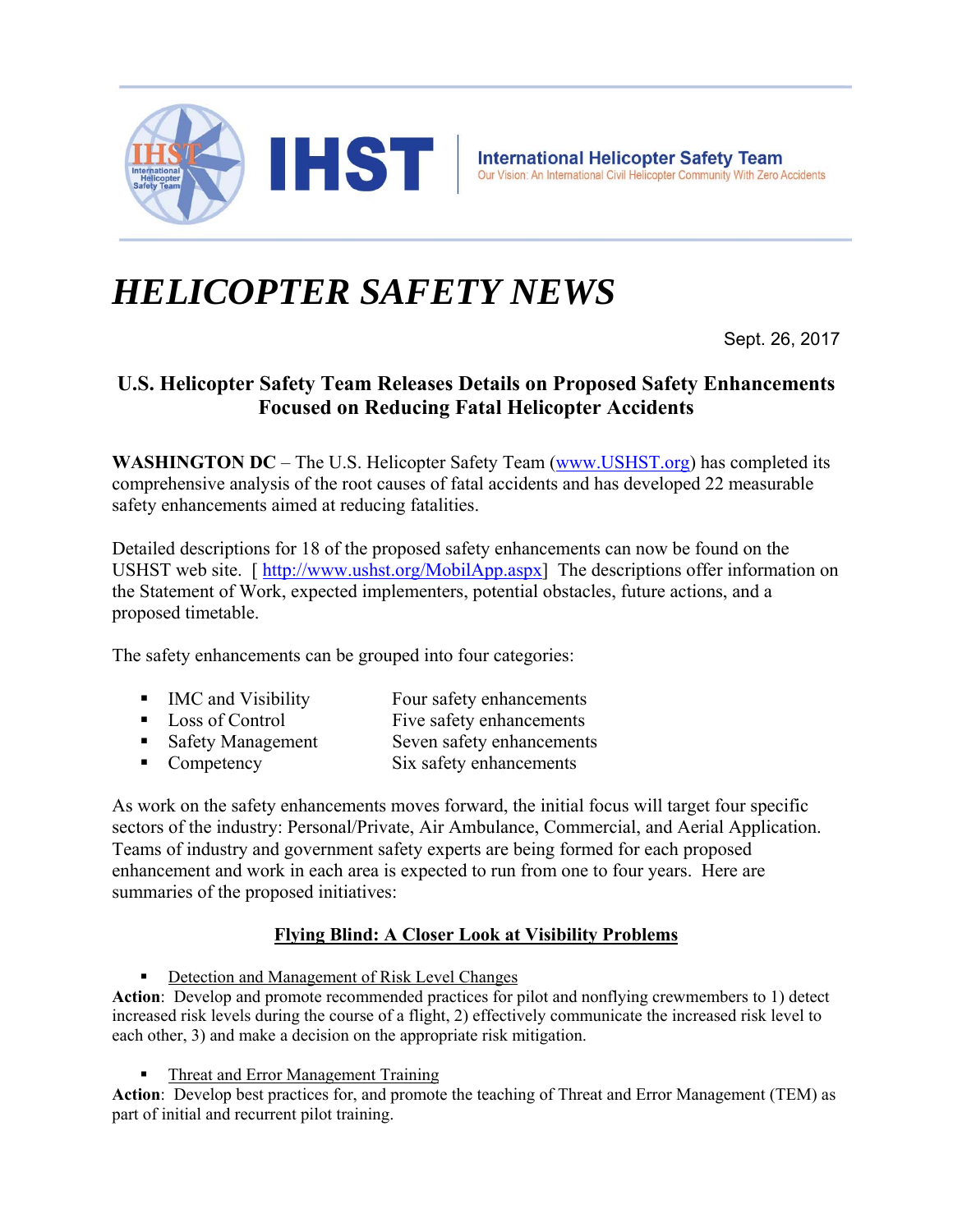## **Enhanced Helicopter Vision Systems**

**Action**: Research, develop, and promote the use of enhanced helicopter vision systems (EHVS) technologies (e.g. Night Vision Goggles, Enhanced Vision Systems, Synthetic Vision Systems, Combined Vision Systems, etc.) to assist in recognizing and preventing unplanned flight into degraded visibility conditions due to weather and to increase safety during planned flight at night.

## Recognition & Recovery of Spatial Disorientation

**Action**: Develop training for recognition of spatial disorientation and recovery to controlled flight. Emphasize the use of all available resources installed on the aircraft, including automation such as increased use of autopilot.

## **Out of Control: The Need for Stability in Our Skies**

**Standardization of Autorotation & Emergency Handling Training** 

**Action**: Convene team of training industry experts to develop consensus on recommended practices for standard training of the Certified Helicopter Flight Instructor on autorotations and emergency aircraft handling.

**Progressive Approaches to Autorotation Training** 

**Action**: Amend the Helicopter Flying Handbook (FAA-H-8083-21A) to incorporate progressive approaches to training autorotations.

**Simulators and Outside-the Envelope Flight Conditions** 

**Action**: Provide recommendations for improving simulator mathematical physics models for level A-D Full Flight Simulators (FFSs) and Level 1-7 Aviation Training Devices (ATDs) for outside-the-envelope flight conditions.

**Stability Augmentation System/Autopilot** 

**Action**: Encourage the development and installation of a stability augmentation system (SAS) and/or simple autopilot in light helicopters.

**Understanding of Basic Helicopter Aerodynamics** 

**Action**: Review and revise materials explaining basic helicopter aerodynamics to emphasize recognition of unsafe aerodynamic situations and apply appropriate corrective actions.

## **Your Risky Business: Pushing for More Safety Management**

■ The Final Walk Around

**Action**: Develop guidelines and recommended practices for helicopter preflight inspection, final walk around, and post flight inspection and promote the recommended practices to the training community and general pilot community.

Pre-Flight Risk Assessment for Student Flights

**Action**: Provide recommended practices to instructors for pre-flight risk assessment of student flights.

**Flight Data Monitoring** 

**Action**: Promote the installation and use of data recording devices (e.g. HFDM, camera recording) for purposes of: 1) detection and monitoring of aircraft and engine limitations that were exceeded, 2)